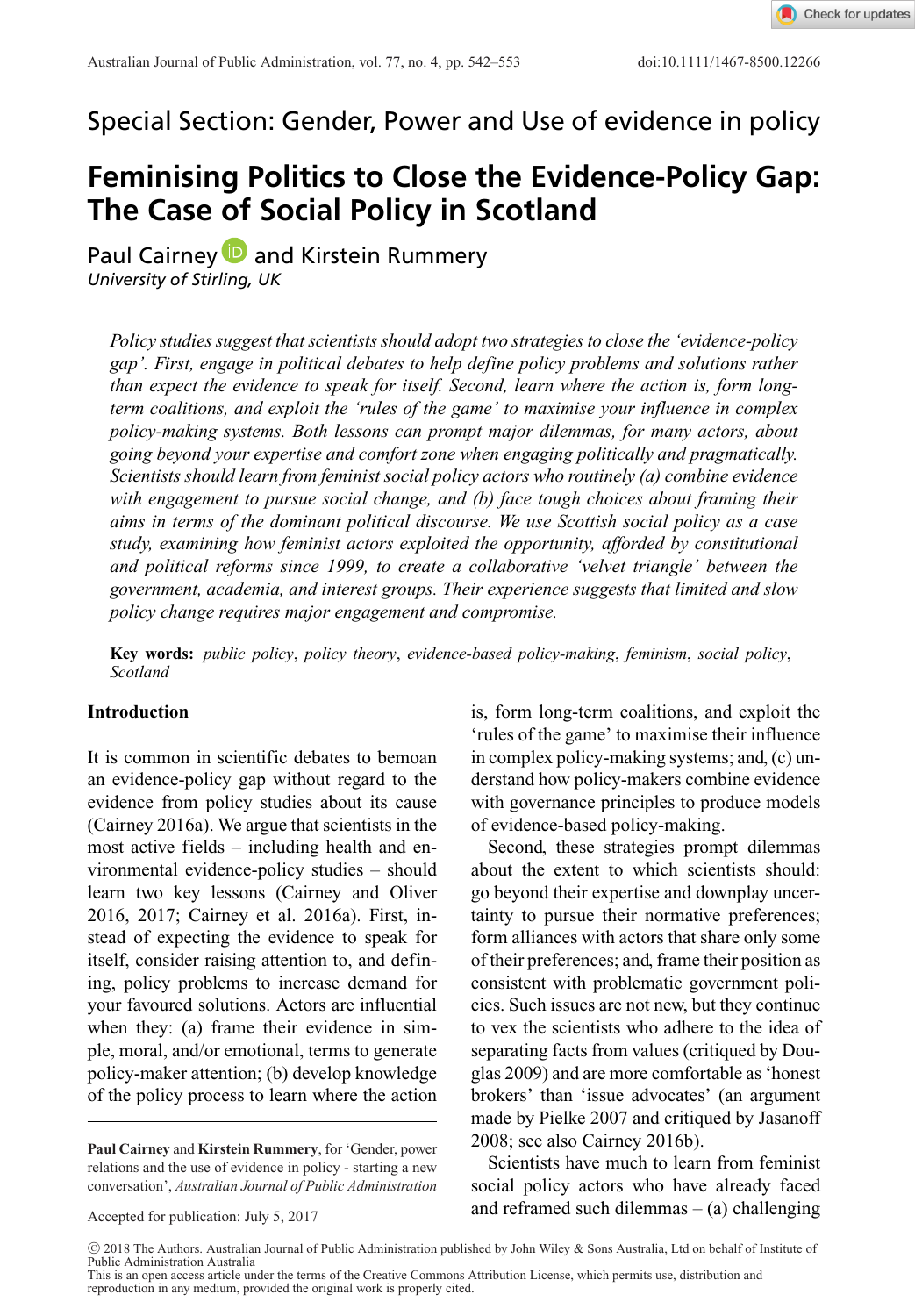the analytical and political value of an artificial fact/value distinction, and (b) combining evidence and values with engagement to pursue social change – but still (c) facing tough choices between framing their aims in terms of the dominant political discourse versus challenging institutional, policy, and social practices founded on patriarchal power (Bacchi 1999; Newman 2012; Pateman 1988). An 'informal governance' approach built on forming alliances, and framing issues pragmatically (attaching a feminist dimension to existing policies and practices), can foster short term and limited success while waiting for a 'window of opportunity' for more substantive change. An approach built on publicly *challenging* existing policies, and the discourse underpinning them, can involve fewer moral compromises but less likelihood of success. Such dilemmas are resolved by political choice, not 'the evidence'.

We draw on new research on evidence and policy and Scottish feminist social policy to show how key actors addressed these dilemmas. Cairney and Rummery led two projects (2013– 2015) within the UK's Economic and Social Research Council funded *Centre on Constitutional Change* (led by Professor Michael Keating), which examined the implications of the 2014 referendum on Scottish independence (ES/L003325/1 *The Constitutional Future of Scotland and the United Kingdom*). Cairney's empirical research is based on a combination of policy theory (Cairney 2016a), documentary analysis, semi-structured interviews with 20 Scottish Government civil servants and 20 Members of the Scottish Parliament (MSPs) and clerks on four committees (Finance, Local Government, Education, Justice) from 2014 to 2015, and an ESRC-funded workshop in June 2015 to bring together 20 academics, MSPs, civil servants, and practitioners, to compare models of evidence use in public service delivery (Cairney 2016c). Its main theme was that, while the phrase 'evidence-based policymaking' is often used to depoliticise issues, scientists face inevitable political choices when they (a) decide what forms of evidence count in policy-making, and (b) pursue governance measures to balance central control and local autonomy.

Rummery produced case studies of child care and long-term care policy to examine the relationships between the third sector, academics, and the Scottish Government. Data here are drawn from interviews carried out in the run-up to the referendum: six elected politicians whose portfolio covered gender equality and one of the case studies, purposively sampling for pro and anti-independence supporters; 16 third sector and academic respondents for self-identified 'women's equality' experts and activists; and four civil servants whose remit covered care and/or gender equality. These interviews were semi-structured, recorded, and the results analysed using inductive thematic theory building. The validity and reliability of the results were tested using focus groups with different stakeholders, facilitated by academic and third sector participants with a non-partisan stance

Combined, the data allow us to examine and interpret how feminist actors exploited the opportunity, afforded by constitutional change and political reform from 1999, to create a 'velvet triangle' – or policy network between policy-makers, academia, and interest groups – committed to use evidence to pursue gender equity in areas such as child care and long-term care. The main dilemma involved the extent to which they were willing to pursue gender equality by framing it as consistent with, or challenging the very basis of, the 'neoliberal' economic policies which often have a disproportionately adverse effect on women. Political choices on the 'best evidence', and best ways to achieve policy aims, combined with the choice to work with or challenge the dominant discourse in which they engaged. Further, even if they made such a compromise, they faced years of limited progress. Such experiences help us identify: (a) the practical limits to collaborations to combine evidence and participation to help feminise the policy process, and (b) the often-limited extent to which we should expect scientific evidence to have an impact on policy.

#### **Closing the Evidence-Policy Gap: Insights and Dilemmas**

Studies of the relationship between research evidence and policy vary significantly by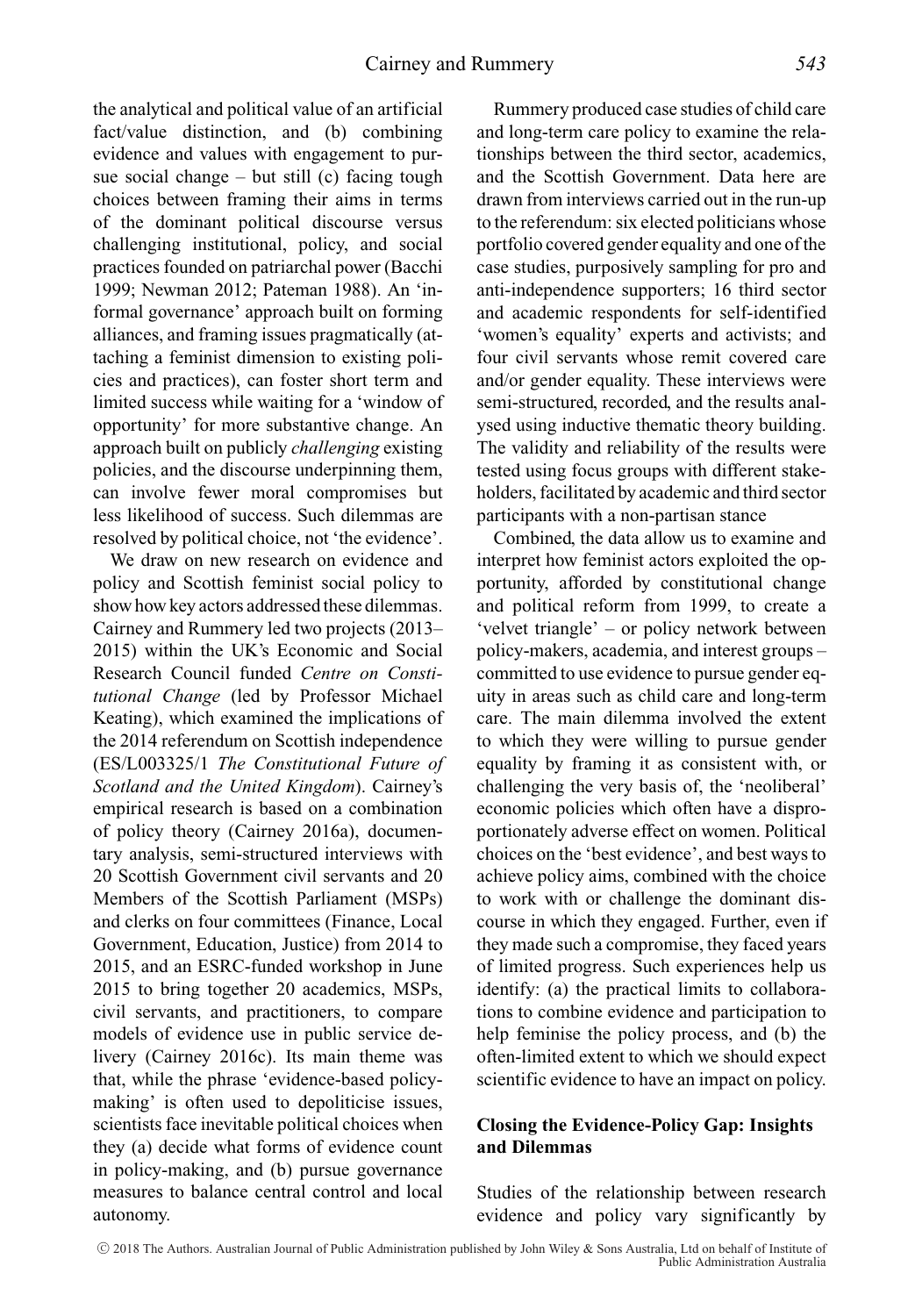discipline, balancing a focus on how to produce the best research with how to understand receptivity to research by policy-makers. There is often an *im*balance in fields such as health science, public health, and environmental science, in which it is relatively common to (a) begin by establishing criteria for the production of high quality evidence, *then* (b) consider the barriers to its impact on policy (Cairney et al. 2016a; Oliver et al. 2014a, 2014b). Generally, these studies link an evidence-policy gap to a cultural gap between scientists and policy-makers, relating to the languages they use to communicate findings, the time they have to produce and act on recommendations, and their limited incentives to engage with each other. Some have restrictive views on what makes evidence scientific. For example, health scholars often refer to an ideal type of evidence-based medicine, in which you: gather the best evidence on health interventions, based on a hierarchy of methods in which randomised control trials and their systematic review are at the top; and, pursue its direct impact on practice (Oliver et al. 2014b).

This approach to 'evidence-based policymaking' contributes to the sense that politics is pathological; the evidence on policy problems and solutions exists, and should speak for itself, but politicians get in the way (Cairney 2016a: 2). It prompts naïve recommendations, such as to present more scientific evidence to reduce uncertainty, simplify the message when supplying evidence, and encourage policy-makers to become better trained to help them think like scientists (Oliver et al. 2014a: 6).

In that context, we offer three lessons from policy studies which focus on *receptivity* to evidence. First, focus on persuasion to reduce ambiguity (the number of ways in which to understand the same problem) and therefore influence the demand for evidence. Policymakers face too many problems and solutions based on more information than they can process. They use two shortcuts to restrict their search for information and reduce their choices to a manageable number: 'irrational' ways to understand policy problems, using emotions, habits, deeply held beliefs, and familiar reference points; and, 'rational' ways to establish the best evidence and sources of evidence

on policy solutions (Cairney and Kwiatkowski 2017; Haidt 2001: 818; Kahneman 2012: 20; Lewis 2013: 9–10). 'The evidence' is secondary to the ways in which actors frame it and policy-makers react to it (Dearing and Rogers 1996: 1; Baumgartner and Jones 1993: 11–12; Kingdon 1984: 3–4; Cairney 2012: 183). Consequently, practitioners should, for example, tell compelling stories to appeal to the emotions and beliefs of their audience (True et al. 2007: 161; Jones et al. 2014; Weible et al. 2012). The alternative, to use evidence to *challenge* beliefs, is possible but often more akin to a religious conversion than 'evidence-based' process.

Second, policy-making takes place in a complex and unpredictable 'environment' or 'system', containing many key actors, rather than a simple policy cycle with well-ordered stages, containing a clearly defined 'centre' (Cairney 2015a, 2015b, 2016a; although compare Althaus et al. 2007 with Colebatch 2006). There are two practical problems with a top-down, stage-based understanding: actors seeking influence could focus their energies in one venue without recognising the diffusion of policy responsibilities; and/or focus at a single point of problem definition or policy selection, without appreciating that policy is made continuously as it is delivered or as decisions to solve one problem intersect with related policies. Instead, they should try to understand complex, multi-level, policy-making environments containing: many actors making or influencing policy in many levels and types of government; many policy-making venues, each with their own formal and informal rules; networks between policy-makers and influential actors, built partly on information exchange and trust; a dominant way of thinking about policy problems and solutions in certain venues and networks; and, the socioeconomic conditions and events which constrain and facilitate action (Cairney 2015a; Cairney and Heikkila 2014; Ostrom 2007; Weible et al. 2012).

A focus on this bigger picture shifts our attention from the use of evidence by a welldefined group of policy-makers to its use by a wide range of actors in a multi-level process. (Cairney 2012: 17–18). It prompts us to be prepared to engage in a long-term strategy to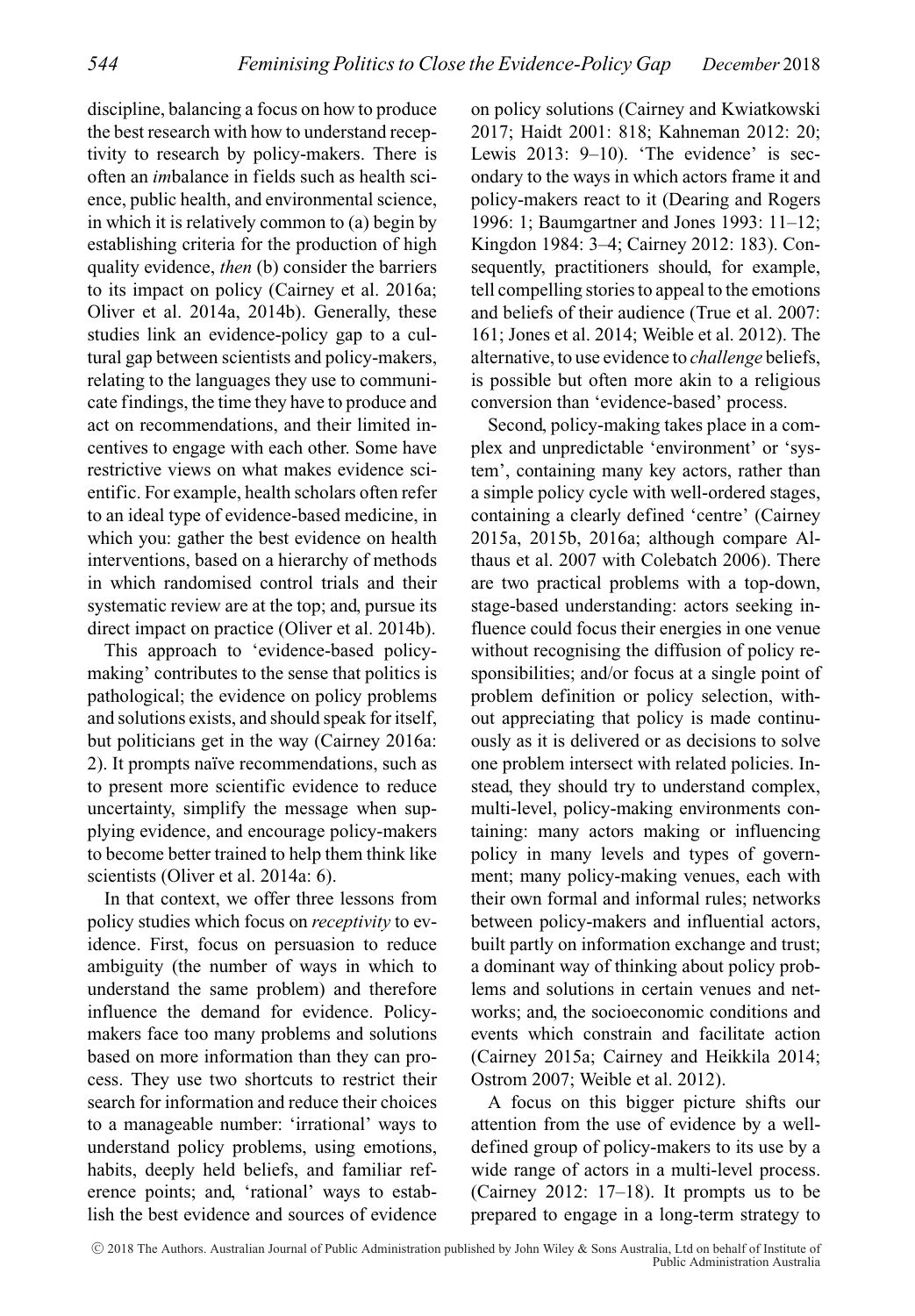be in a position to influence policy, identifying the right time to act, where the action is, and the 'rules of the game' or, at least, forming coalitions with like-minded actors who possess such skills (Kingdon 1995: 225; Baumgartner and Jones 1993; Cairney and Jones 2016; Weible et al. 2012: 15; Smith 2013; Stoker 2010: 55–57).

Third, policy-makers can legitimately reject a hierarchy of evidence, and use an eclectic mix of information to solve a problem quickly, because they have a wider frame of reference than scientific specialists (Cairney 2016a: 127–129). They may combine scientific evidence with other forms of knowledge such as practitioner experience, or frames of reference such as governance principles – including democratic accountability, 'localism', and the inclusion of service users in the design of public services – during deliberation (Cairney 2016c; Lomas and Brown 2009: 906; Elliott and Popay 2000: 467: Bédard and Ouimet 2012: 625). Consequently, scholars need to know how policy-makers develop models to combine evidence and governance principles to produce policy solutions.

These insights tell us how policy-making works, but not how we should respond. Put simply, this knowledge may put many scientists off; it may not be worth the investment when your day job is scholarship, or worth the reputational hit when you give up an image of objectivity to pursue values. Forming alliances involves major compromises with actors that only share some of your aims. Further, we have limited knowledge of 'what works': should you work within the government's frame of reference to secure some success, or challenge it with the prospect of none? (Cairney and Oliver, 2017).

#### **The Velvet Triangle: How have Feminist Actors Addressed these Dilemmas?**

Policy studies suggest that such processes generally take place out of the public spotlight: there are many venues and actors, but power may be concentrated in some, and only some participants have the resources to invest in engagement. There is a large number of terms

to describe such venues and relationships that develop within them – including 'policy communities' and 'informal governance' – but most accounts stress a tendency towards informal networks of policy-makers and influencers, often built on regular contact which helps produce trust and the development of shared aims, especially when influencers provide reliable information and realistic demands (Cairney 2012: 179).

Woodward (2004: 76) describes, in the European Union, an unusual form of such 'informal governance' in which some feminist actors became 'uncommonly successful':

*The role of EU institutions in orchestrating the policy dance around gender has led to the construction of what is here called a 'velvet triangle' of feminist bureaucrats, trusted academics and organized voices in the women's movement . . . the Commission officials (the socalled femocrats) and europarlementarians with feminist agendas, gender experts in academia or consultancies, and the established organized women's movement. Ties of common personal histories frequently connect these fuzzy clusters of participants* (2004: 78; 85).

Woodward uses the term 'velvet triangle' as a partial contrast to the 'iron triangles' – strong and exclusive relationships between congressional committees, federal agencies, and interest groups – identified in early post-war US politics (see Jordan 1981 for a review of terms): "Here, the 'velvet' refers to the fact that almost all of the players are female in a predominantly male environment . . . [and] the softness suggested by the fabric indicates considerable vagueness about inputs and loyalties" (Woodward 2004: 84).

Still, the velvet triangle metaphor retains the idea of policy-making via networks, reinforcing the sense that: there is an oftenblurry boundary between actors with formal policy responsibility and informal influence; and, policy networks are based on trust generated during explicit policy-making meetings, less formal and often-social gatherings, and the movement of staff between government and non-government posts (see Bache and Flinders 2004; Hooghe and Marks 2003; Jordan and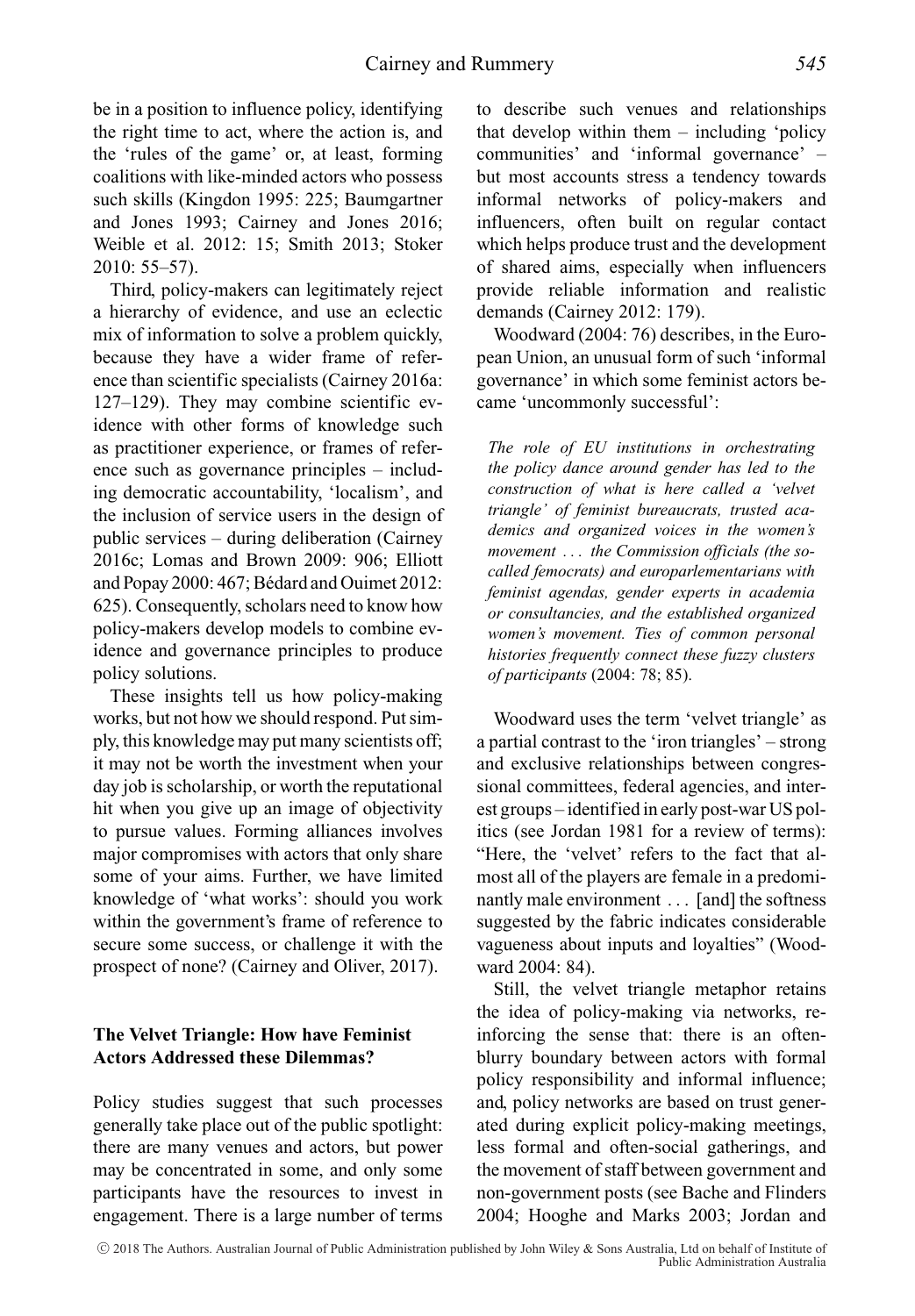Cairney 2013; Richardson and Jordan 1979; and compare with Holli 2008; Walby 2005).

However, it has two unusual dimensions. First, Woodward (2004: 76) notes that 'proponents of social movements such as gender' criticised the EU for its lack of policymaking transparency *and benefited from it* when pursuing 'insider strategies'. They used the opportunity to develop networks between three main groups: 'needy bureaucrats, dedicated activists, and eager academics who are active at national and international levels and frequently linked to each other through informal as well as formal processes'. Further, in common with most networks, they are built partly on the exchange of resources: policymakers provide access to government, and influencers provide information, advice, and 'the new ideas, which can increase their bureau's internal prestige and resources' (2004: 76). Note the word 'ideas' rather than 'evidence', since the 'currency' of policy debate often relates to the ways in which actors respond to established beliefs.

Second, the 'velvet triangle' was built partly on a sense of 'political marginality and low power resources': 'women's interest groups' resemble those for minority groups, which are often critical of the 'establishment' (in which there is a low representation of women in senior posts) and have limited resources (staffing and money). Consequently, informal governance – out of the public spotlight, and limited to a small number of actors – was their best shot at influence. In this case, it contributed to the EU's "internal adoption of the idea of 'gender mainstreaming'" (2004: 77), and the sustainability of such mainstreaming relies on the strength and the cohesion of the triangle, with weaker collaborations resulting in fewer protected and enduring policy gains for women (Rees 2005).

At least two sides of this triangle tend to exist in developed democratic states with a relatively high number of women in public life. Feminist scholars in academia marry activism with scholarly activity, although it is less usual to find academics than third sector activists making the transition to formal politics (Haavio-Mannila 1979). There is a stark contrast between states where there is a

high number of women legislators (who tend to have strong feminist social networks in academia and the third sector) and those with lower numbers of women in an elected role (where links to feminist social networks are weaker) (Lombardo 2008). The role of individual 'femocrats' – advocates of women's rights working within bureaucracies – is important in bridging the divide between state feminism and grassroots feminism, particularly where there is not a strong gender-equality focused institutionalism (see, for example, Sawyer (1990) on Australia). Their role also raises the kinds of dilemmas that unfold when actors operate within the institutions - such as 'neoliberal' bureaucracies - that they might otherwise criticise: amplifying new voices and perspectives, generating new debates, and changing political practices, but also vulnerable to the charge that they have become complicit in 'generating new capitalist logics' (Newman 2012: 2–4).

Many policy solutions to gender inequality have arisen from work undertaken within such networks. Informal governance blurs the boundaries between grassroots feminist movements and state feminism, with alliances formed around specific issues, such as in the Norwegian 'strategic partnership' approach (Haalsa 1998). However, grassroots women's movements have followed a route towards institutionalisation at the same time that states have responded to supranational strategic pressures on gender equality from bodies such as the UN and EU, so it is difficult to establish the venues in which feminist demands have been most heard (McBride et al. 2010).

#### *Is Scottish Politics Relatively Conducive to Informal Governance?*

In 1999, constitutional reform helped drive political reform, producing two informal governance measures conducive to a velvet triangle. First, foundational documents advertised more participatory and consensual ways of working (McGarvey and Cairney 2008: 12). The *Scottish Constitutional Convention* (1995) – a collection of political party, interest group, third sector, local authority, trade union, and religious leaders described 'new Scottish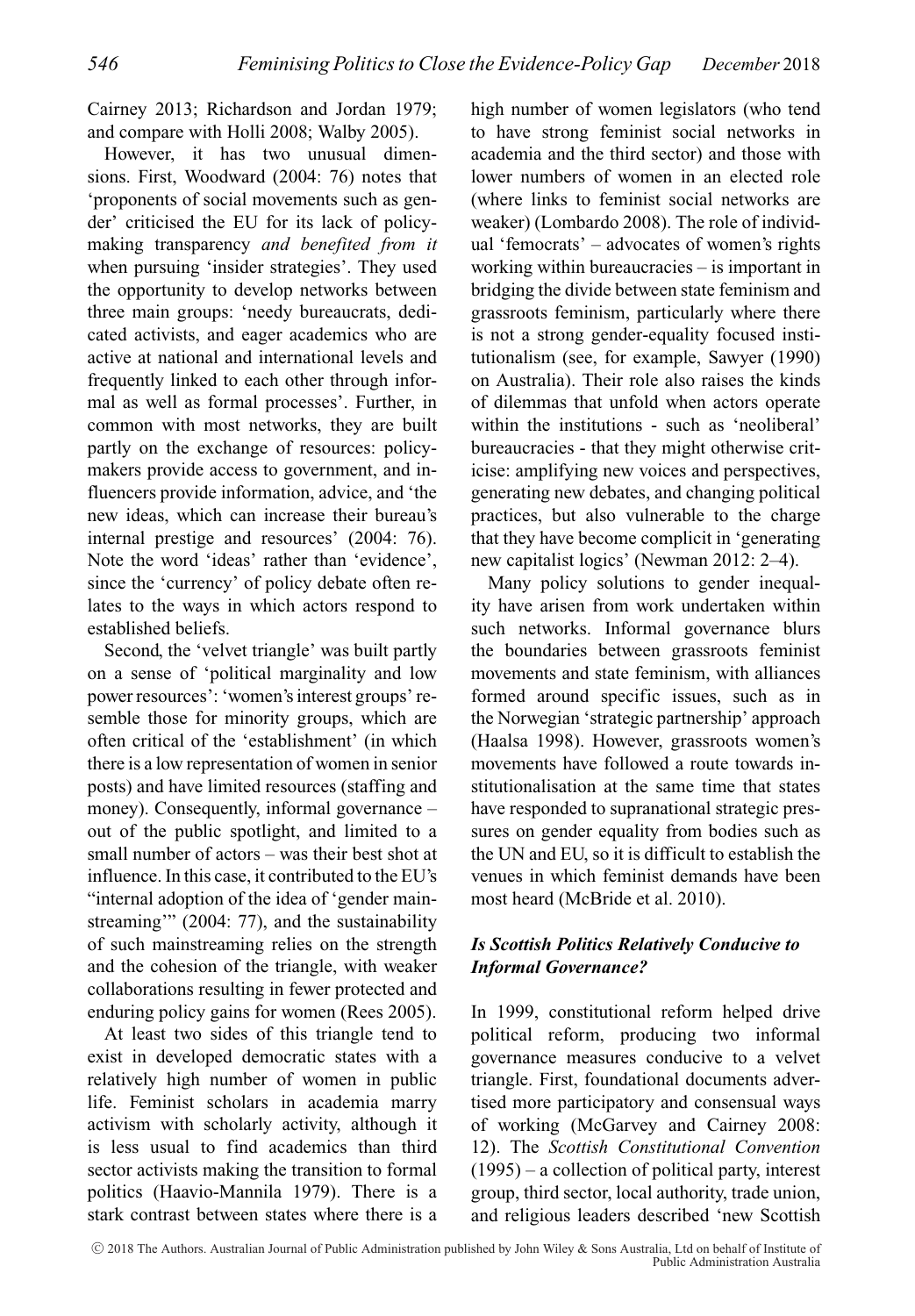politics' as 'more participative, more creative, less needlessly confrontational' in contrast to 'old Westminster'. The Consultative Steering Group (CSG 1998), established by the UK Government to design the Scottish Parliament, produced four principles: 'power sharing', 'accountability', 'equal opportunities', and 'openness and participation'. Both made explicit reference to the representation of women, to encourage parties to select more women as candidates (SCC, which had a subgroup devoted to women) and provide a new institution more conducive to the participation of women (CSG).

Second, this new politics encouraged a distinctive 'Scottish policy style', built on more open and transparent consultation involving actors beyond the 'usual suspects' and a greater willingness to trust and delegate the delivery of policy to local public bodies (Cairney 2009a, 2009b, 2011, 2013; Cairney and McGarvey 2013; Keating 2010). Early incarnations of the 'Scottish model' stressed the advantages of scale, combining the 'usual story of everybody knowing everybody else' (Keating et al. 2009: 57) with the sense that the Scottish Government could exploit its relatively small size, and central position in a network of public sector and third sector bodies (Cairney et al. 2016b). The aim was to produce more 'joined up' government, better able to solve wicked problems than 'traditional policy and operational solutions' based on 'the target driven approach which characterised the conduct of the UK Government' (Elvidge 2011: 31–35). Most recently, the 'Scottish Approach to Policymaking' was a vehicle to signal governance principles – stressing the 'assets' of local communities and benefits of 'coproducing policy' – and the use of 'improvement methodology' to help turn evidence into policy (Cairney 2016c; Housden 2014).

Yet, Scottish policy-making also reinforces our initial focus on key lessons for scientists: most policy is still made in venues out of the public spotlight; it takes time to understand which venues matter; and, the Scottish Government maintains at least three models of evidence-based policy-making – from uniform and central government-driven solutions

underpinned by randomised-control-trials, to local solutions built on storytelling between practitioners and service users – despite emphasising the value of improvement methods built on local policy experimentation by trained practitioners (Cairney 2015c, 2016b). There is also a huge difference between the Scottish Government's*reputation* for open and transparent consultation, which suggests that any actor can contribute to policy-making, and the *reality* of policy-making in systems which produce 'pre-consultation' and more exclusive groupgovernment relationships. There is great opportunity for women's groups to be engaged, but an 'open door' to everyone provides little indication of substantive influence.

This reality of policy-making may diminish the sense that devolution promised a stark contrast to UK and EU politics that produce a sense of marginalisation in feminist groups. It offered a more open process in which previously excluded groups would be encouraged to engage, producing a potential irony that Scottish devolution might not initially prompt the perception of 'minority group' exclusion necessary for actors to think of gender as their primary identity (to transcend party politics and the dominant discourse of the day). Such relationships may only develop when day-to-day reality replaces rhetoric.

## *The Velvet Triangle and Scottish Social Policy*

In that context, devolution provided an immediate 'window of opportunity' for the establishment of a formalised structure supporting co-operative policy making between the three corners of the Scottish velvet triangle. First, it prompted a rise of female political representatives. Of 129 Scottish Parliament seats, women secured 37% in 1999, 40% in 2003, 33% in 2007, and 35% in 2011 and 2016 (Cairney 2016d). Devolution *initially* doubled women's representation (women secured 18% of Westminster seats in 1997) before major convergence by 2015 (29%) (Cairney et al. 2016c: 7). Women's increased political representation does not lead per se to an increased policy focus on women's issues, but some evidence suggests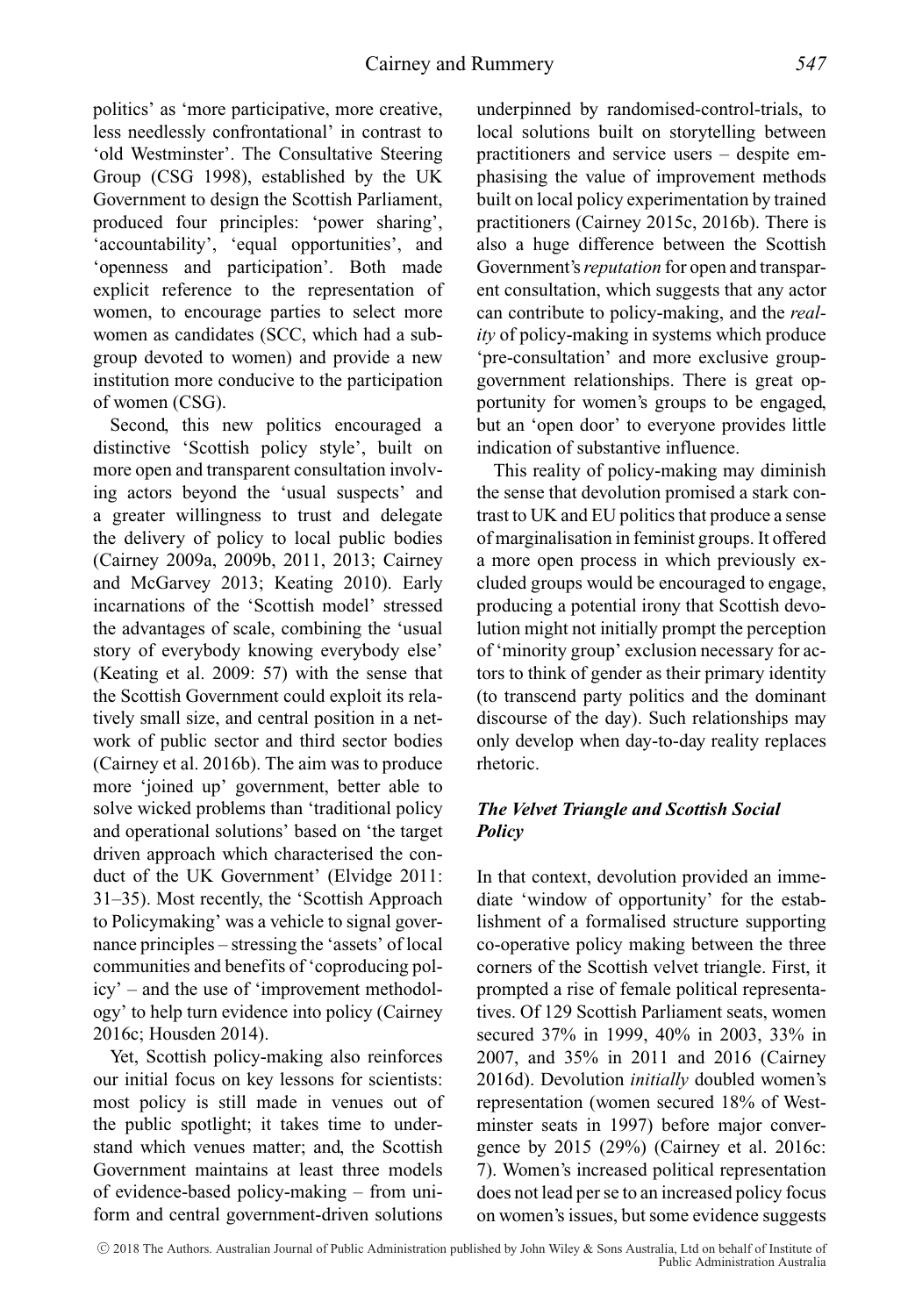that women Scottish politicians see themselves as 'feminising politics' (Lovenduski 2005): acting for women, taking on women's concerns, and making a difference to women's lives. McKay and Gillespie (2005: 115) suggest that 'the new political structures and processes have established transparent mechanisms to ensure that women's voices across Scotland continue to be heard'. Alongside the growth in women's political representation was what McBride et al. (2010) would recognise as distinctively gendered policy machinery, including the establishment of the Standing Group on Women and the Equalities and Budgetary Advisory Group, staffed by femocrats, to act as important scrutineers of legislation.

Second, the activist/social movement corner of the triangle was strengthened by new policy networks and the opportunity for legislative partnerships around specific devolved issues, such as the desire to strengthen services to tackle violence against women. This gave third sector organisations such as Scottish Women's Aid (providing services for female domestic abuse survivors) and Engender (an umbrella feminist organisation working for gender equality) opportunities to create and sustain networks to press for policy change. Collective action by grassroots feminist actors have found structures and institutions amenable to the formation of new policy networks, which have proved to be a 'useful example for the UK to follow' (McKay and Gillespie 2005: 128), even if the reservation of many key areas of policy to Westminster has acted as a brake to some initiatives (such as to address women's poverty).

Third, the foundation of the Scottish Parliament with legislative capacity gave new impetus to the relationship between academia and activism. The Scottish Women's Budget Group drew together feminist academics in economics and social policy under the leadership of Professor Ailsa McKay to provide independent critical analysis of the new parliament's budgetary decisions. The SWBG had a close and enduring working relationship with parliamentarians, and McKay was appointed as a member of the Expert Working Group on Welfare and Constitutional reform in 2012. Key members of the Group are members of civic organisations such as Engender, and academic work regularly informs femocratic policy development and grassroots activism.

Alongside institutional changes was a normative change in politics: policy-makers often made the case for a distinctive 'Scottish' approach to find 'Scottish' solutions to 'Scottish' problems. It became possible for all three corners of the triangle to frame their claims for women in a way that made gender equality part of a distinctive Scottish political narrative. Women's poverty and gender inequality have also become part of the Scottish policy 'problem' platform, based on women having 'less access to income and other material resources, less time that is their own, less political power, and have one in five chance of experiencing domestic abuse in their lives' (Strategic Group on Women 2003: 6).

### *A Velvet Triangle Strategy and its Limited Effect: A Cautionary Tale?*

Rummery's research indicates that there were several areas in which the Scottish velvet triangle claimed some success in achieving structural or policy changes. The first was to embed gender budgeting into the policy process of the Scottish – although this was not to the extent pursued by the third sector:

One of the principle outcomes has been the Equality Budget Statement which distinguishes Scotland from England, and Europe. It's far from perfect, it's still a narrative accompaniment to the budget, it's not an Equality Impact Assessment of the budget although processes there are improving. [Academic, Scottish Women's Budget Group]

The same respondent highlighted the need to frame arguments for policies within a context of aims and ideologies consistent with those of government:

*it was framed originally around effectiveness and efficiency arguments, democracy arguments . . . then economic growth . . . in the last few years the articulation has been much more around responding to and challenging the Scottish Government's overarching purpose of*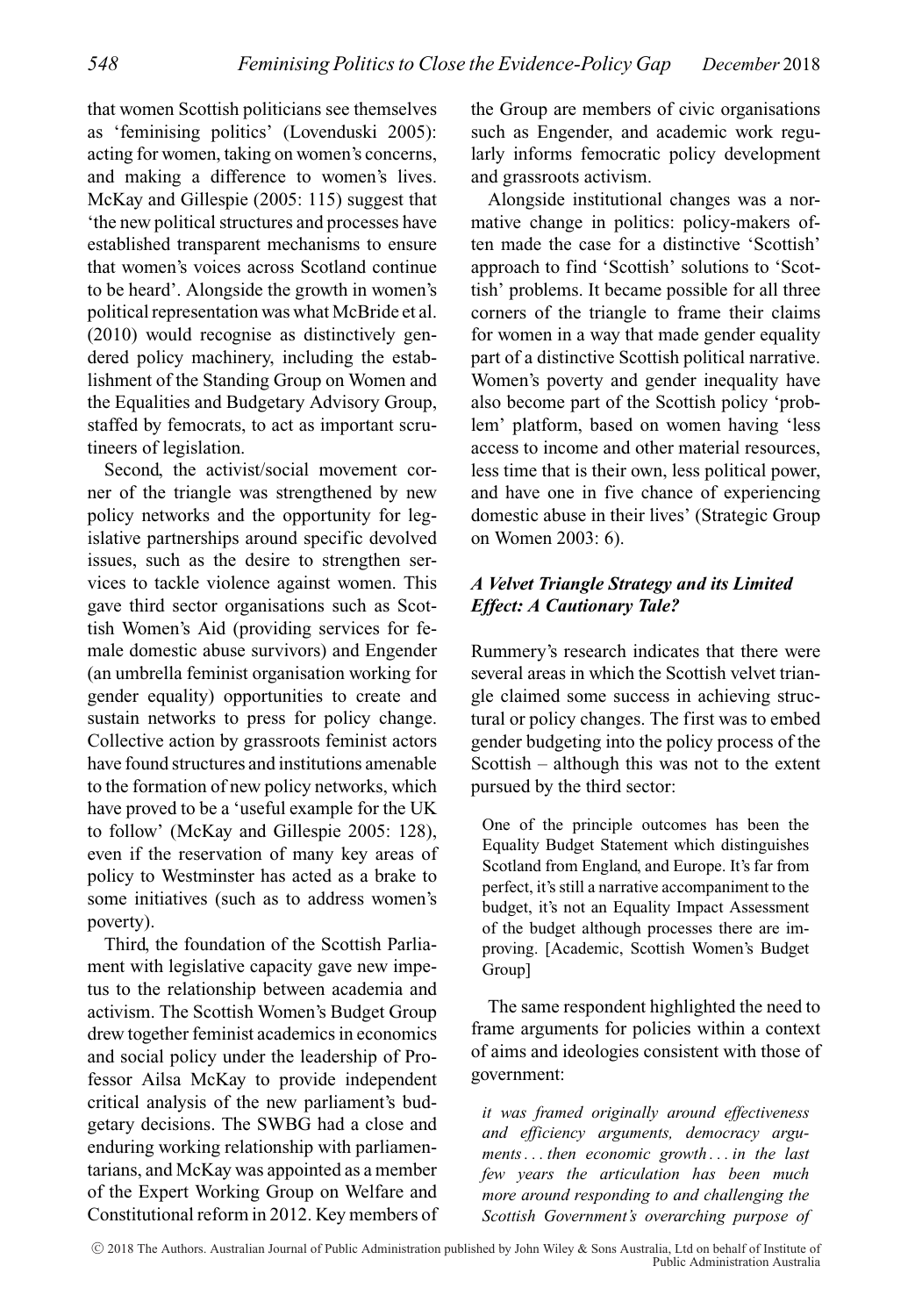*sustainable economic growth – so challenging, growth for whom, what kind of growth, what's meant by sustainable, and within that if you don't have a gendered analysis of the economy then you are going to perpetuate the gender inequality. [Academic, Scottish Women's Budget Group]*

One respondent pointed to the dangers of such frames silencing women's voices and a gendered perspective altogether:

*It's framed in tackling inequality, so things like a fairer tax system, investment in a social security state . . . by definition it would have tackled some of the inequalities that place women at a disadvantage . . . but nobody's mentioned gender inequality, it's like women are silenced again by their own narrative. {Trade Union Member]*

Political stability since 2007 – the Scottish National Party has been in office continuously – offered some opportunities to develop lasting relationships and policy aims [Third Sector Childcare Organisation] but, in some cases, mitigated against working with the nongovernment parts of the triangle:

*I think it is because they don't need to work with other parties, they can just push through what they want on their policy agenda, and that's great if they want what you want, but I don't think they hear us as well as they did. They \*listen\* but they don't act on what we tell them. [Third Sector Gender Pay Organisation]*

A combination of effective framing and political stability led to success in areas of policy such as child care:

*what has come forward in the Children and Young People Act in terms of increased childcare hours and what they are promising to do is transformational . . . the early learning and childcare commitment . . . it's hugely positive in making sure that children get the best start in life. [Civil Servant]*

However, highlighting *the benefits to children* of increased investment in child care moved the focus away from child care as a route to tackling gender inequality:

*I'm absolutely delighted to see the discussion of childcare emerge, and I think we have Ailsa McKay to thank for that . . . but . . . I think it's* *about employability from the government's perspective, employment in building paid labour market that more women access. There's nothing wrong with that and it's the fastest way to get women and therefore children out of poverty, but it's not ambitious enough. [Third Sector Women's Aid Organisation]*

Personal contacts between key corners of the triangle were described as pushing forward progress:

*Childcare is one of the most fantastic things in the White Paper [on independence], Ailsa McKay has to take a lot of credit for getting us to that position and she certainly had the ear of the First Minister and the cabinet generally.[Deputy First Minister]*

Some respondents linked the focus on child care specifically to the SNP government's desire to secure a Yes vote in the 2014 referendum on Scottish independence:

*We have moved the debate on . . . .when we started it was about childcare that had a certain purpose . . . but that has shifted a bit towards doing something about the women's vote in the referendum. [Third Sector Children's Rights Organisation].*

Overall, participants found that the benefits of a certain policy trajectory had to be framed to fit with the ideological and strategic goals of the government (sustainable economic development, rather than the rights of women or children) and that personal contacts between academia, the third sector and government, and a window of opportunity (in the shape of the referendum) played a significant part in prompting that policy trajectory. Yet, this new venue for informal governance did not translate into clear influence or a direct route for research impact on policy. Grassroots women's movements formed an important part of the velvet triangle, but only engaged in political debates around specific issues, and when it was possible to frame arguments in a way that resonated with government policy. For example, while the academic corner – the SWBG – long advocated for increased child care provision, it was only when that claim could be framed as supportive evidence for Scottish independence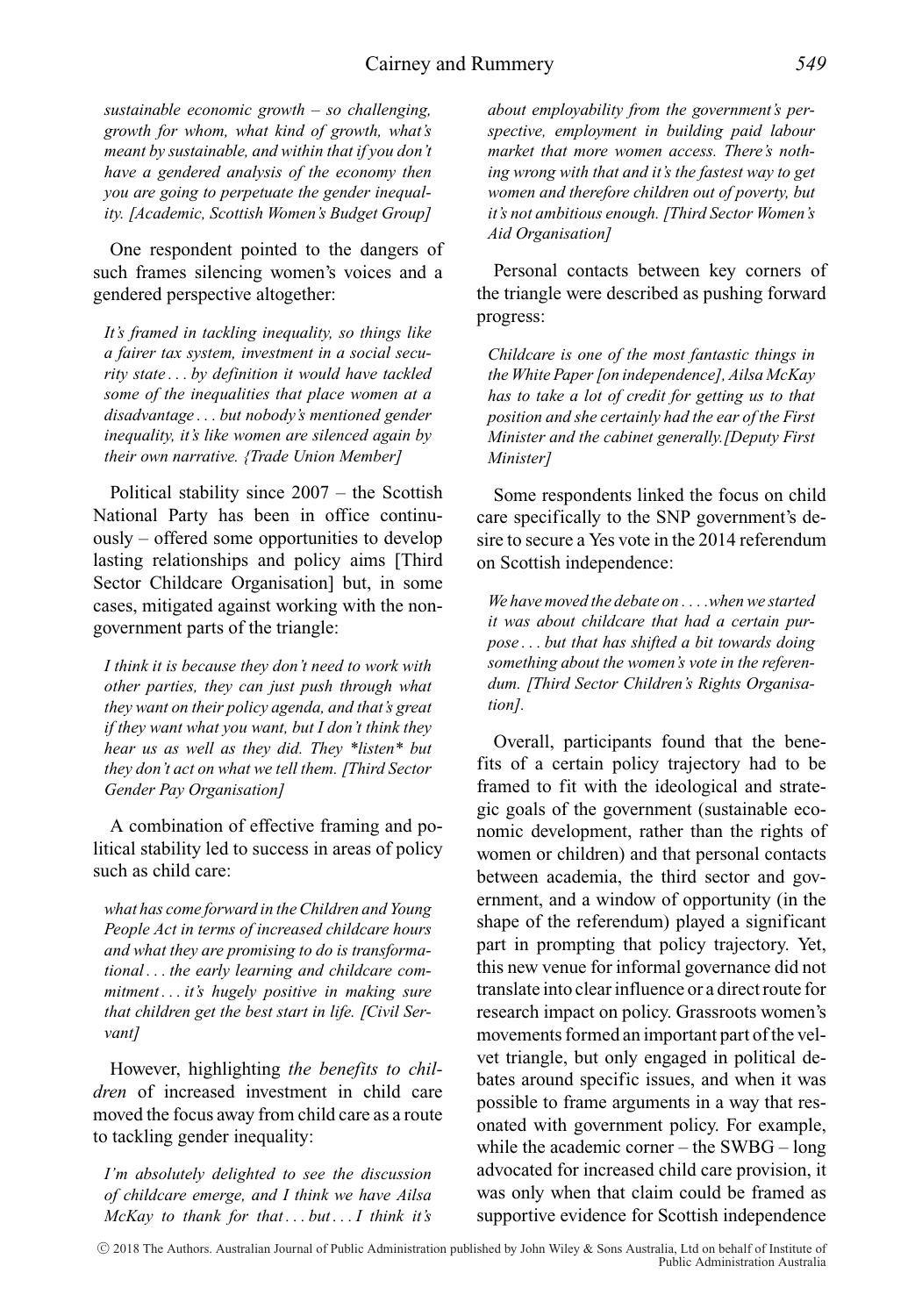(in the debate from 2012) that it became a policy priority. This happened through Professor MacKay being seen as a key advocate for child care *and* independence. Further, this case for independence only became a distinctive part of the narrative when it became clear that women were key 'swing' voters, open to persuasion on the basis of policy promises.

At a commemorative lecture to mark her death in 2014, the former First Minister Alex Salmond said he regretted not taking McKay's policies forward in his first ministerial stage: accentuating the potential for influence that remained largely unfulfilled for over a decade. Attempts to frame claims for investment in child care on the grounds of social justice and women's equality failed repeatedly when there were few policy advocates within Government and a limited policy machinery to support it. Then, the velvet triangle of 'soft' relationships between grassroots movements, academia, and policy makers hardened around advocacy for independence, supporting specific pledges around investment in child care leading to a more economically sound, nuclear free, future for an independent Scotland (the 'bairns, not bombs' narrative). Although the electorate in Scotland rejected independence in 2014, it is not off the policy agenda. There remains a heightened policy focus on women's equality and, for example, a greater ability to describe child care as part of the push for higher children's academic attainment and economic growth, particularly when a small number of members of the movement – and *Women for Independence* in particular (including Freeman of the SNP) - ran successfully for Holyrood election in 2016 and made specific pledges on child care, equality, and reform.

#### **Conclusion: Immense Effort for Limited Effect?**

The phrase 'evidence-based policy-making' offers a vision of high-quality research having a direct and immediate impact on policy. It is soon accompanied by the phrase 'policy-based evidence' when researchers engage in politics, face several major obstacles, and decide that the policy process is dysfunctional. For example,

policy-makers may ignore issues and evidence for long periods, their search for evidence is unpredictable, and they seek any evidence that is useful to them at a specific point in time. Instead of becoming demoralised, researchers should (a) develop greater knowledge of the policy process and use it to, (b) respond positively to the ever-present effect of politics on policy-making, while (c) accepting that, even if they become skilled advocates for an evidenceinformed cause, they may have limited or no success. Or, significant policy change after one or two decades of effort may represent major success.

This more realistic image of policy-making should help researchers weigh up the benefits and costs of effective engagement. Success is built on framing and storytelling rather than 'the evidence' speaking for itself, and forming alliances for the long term rather than expecting a quick and direct route to policy-makers. Consequently, policy engagement is not for everyone. It involves engaging with government agendas to which we would often object, investing precious research time in forming and maintaining networks, and giving up an image of objectivity (often a key resource for scientists portrayed as impartial experts) to pursue normative aims.

Yet, as our case study suggests, sometimes this hard work pays off, even if it takes over a decade and seems futile at the time. The 'velvet triangle' describes efforts by feminist academics to play a key role in networks between policy-makers and interest groups. Such engagement requires the long-term investment of time, and the willingness to frame evidence in terms of the government agenda of the day, in the hope that there will be a 'window of opportunity' to help policies for women to take off. In our case study of Scottish social policy, this pay-off began after a *decade* of devolution which initially promised a greater role for women in social policy development.\*\*\*

#### **Acknowledgement**

This work was supported by the UK's Economic and Social Research Council (grant numbers ES/L003325/1 and ES/K01093X/1).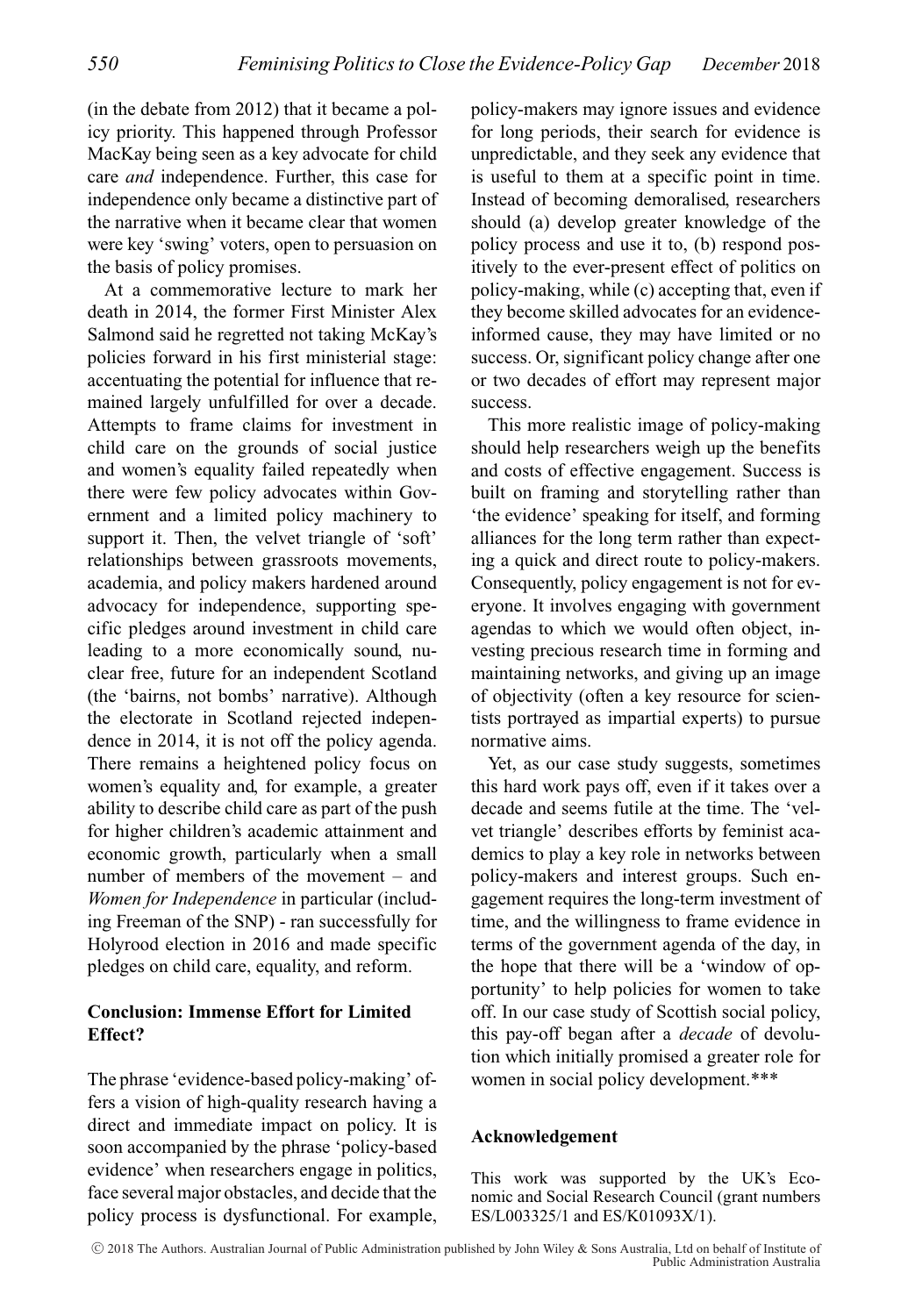#### **References**

- Althaus, C., P. Bridgman and G. Davis. 2007. *The Australian Policy Handbook*, 4th ed. Sydney, Australia: Allen and Unwin.
- Bacchi, C. L. 1999. *Women, Policy and Politics: The Construction of Policy Problems*. London: Sage Publications.
- Bache, I. and M. Flinders. 2004. 'Multi-Level Governance and the Study of the British State.' *Public Policy and Administration* 19(1):31–51.
- Baumgartner, F. and B. Jones. 1993. *Agendas and Instability in American Politics*. Chicago, IL: Chicago University Press.
- Bédard, P. and M. Ouimet. 2012. 'Cognizance and Consultation of Randomized Controlled Trials among Ministerial Policy Analysts.' *Review of Policy Research* 29(5):625–644.
- Cairney, P. 2009a. 'Implementation and the Governance Problem: A Pressure Participant Perspective.' *Public Policy and Administration* 24(4):355–377.
- Cairney, P. 2009b. 'The "British Policy Style" and Mental Health: Beyond the Headlines.' *Journal of Social Policy* 38(4):1–18.
- Cairney, P. 2011. *The Scottish Political System Since Devolution*. Exeter: Imprint Academic.
- Cairney, P. 2012. *Understanding Public Policy*. Basingstoke: Palgrave.
- Cairney, P. 2013. 'Territorial Policy Communities and the Scottish Policy Style: The Case of Compulsory Education.' *Scottish Affairs* 82(Winter):10–34.
- Cairney, P. 2015a. 'How Can Policy Theory Have an Impact on Policy Making?' *Teaching Public Administration* 33(1):22–39.
- Cairney, P. 2015b. "What is 'Complex Government' and What Can We do about it?." *Public Money and Management* 35(1):3–6.
- Cairney, P. 2015c. 'The Scottish Independence Referendum: What are the Implications of a No Vote?' *Political Quarterly* 86(2):186–191.
- Cairney, P. 2016a. *The Politics of Evidence Based Policy Making*. London: Palgrave Springer.
- Cairney, P. 2016b. 'Principles of Science Advice to Government: Key Problems and Feasible Solutions.' International Network for Government Science Advice [http://www.ingsa.org/ingsa-blog/](http://www.ingsa.org/ingsa-blog/principles-of-science-advice-to-government-key-problems-and-feasible-solutions/) [principles-of-science-advice-to-government-key](http://www.ingsa.org/ingsa-blog/principles-of-science-advice-to-government-key-problems-and-feasible-solutions/)[problems-and-feasible-solutions/](http://www.ingsa.org/ingsa-blog/principles-of-science-advice-to-government-key-problems-and-feasible-solutions/)
- Cairney, P. 2016c. 'Evidence-Based Best Practice is more Political than it Looks: A Case Study of the 'Scottish Approach'.' *Evidence and Policy* 1–17.
- Cairney, P. 2016d. 'The Scottish Parliament Election 2016: Another Momentous Event But Dull Campaign.' *Scottish Affairs* 25(3):277–293.
- Cairney, P. and T. Heikkila. 2014. 'A Comparison of Theories of the Policy Process.' In P. Sabatier and C. Weible (eds.), *Theories of the Policy Process*, 3rd ed. Chicago: Westview Press.
- Cairney, P. and M. Jones. 2016. 'Kingdon's Multiple Streams Approach: What Is the Empirical Impact of this Universal Theory?' *Policy Studies Journal* 44(1):37–58.
- Cairney, P. and R. Kwiatkowski. 2017. 'What can We Learn from Psychology about how Policymakers Think, Act, and Use Evidence?' *Palgrave Communications* forthcoming.
- Cairney, P. and N. McGarvey. 2013. *Scottish Politics* 2nd ed. Basingstoke: Palgrave.
- Cairney, P. and K. Oliver. 2016. 'If scientists want to influence policymaking, they need to understand it', *Guardian Political Science*, Available from [https://www.theguardian.com/science/](https://www.theguardian.com/science/political-science/2016/apr/27/if-scientists-want-to-influence-policymaking-they-need-to-understand-it) [political-science/2016/apr/27/if-scientists-want](https://www.theguardian.com/science/political-science/2016/apr/27/if-scientists-want-to-influence-policymaking-they-need-to-understand-it)[to-influence-policymaking-they-need-to](https://www.theguardian.com/science/political-science/2016/apr/27/if-scientists-want-to-influence-policymaking-they-need-to-understand-it)[understand-it](https://www.theguardian.com/science/political-science/2016/apr/27/if-scientists-want-to-influence-policymaking-they-need-to-understand-it)
- Cairney, P. and K. Oliver. 2017. 'Evidencebased policymaking is not like evidence-based medicine, so how far should you go to bridge the divide between evidence and policy?' *Health Research Policy and Systems* 15(35):1–17
- Cairney, P., K. Oliver, and A. Wellstead. 2016a. 'To Bridge the Divide between Evidence and Policy: Reduce Ambiguity as Much as Uncertainty.' *Public Administration Review* 76(3):399–402.
- Cairney, P., S. Russell and E. St Denny. 2016b. 'The 'Scottish Approach' to Policy and Policymaking: What Issues are Territorial and what are Universal?' *Policy and Politics* 44(3):333–350.
- Cairney, P., M. Keating and A. Wilson. 2016c. Solving the problem of social background in the UK 'political class': Do parties do things differently in Westminster, devolved and European elections? *British Politics* 11(2):142–163.
- Cairney, P., A. Wilson and M. Keating. 2015. 'Solving the Problem of Social Background in the UK 'Political Class': Do Parties do Things Differently in Westminster, Devolved, and European Elections?' *British Politics* 11(2): 142–163.
- Colebatch, H. 2006. *Beyond the Policy Cycle: The Policy Process in Australia*. Crows Nest, NSW, Australia: Allen and Unwin.
- Consultative Steering Group. 1998. *Shaping Scotland's Parliament*. Edinburgh: The Stationery Office.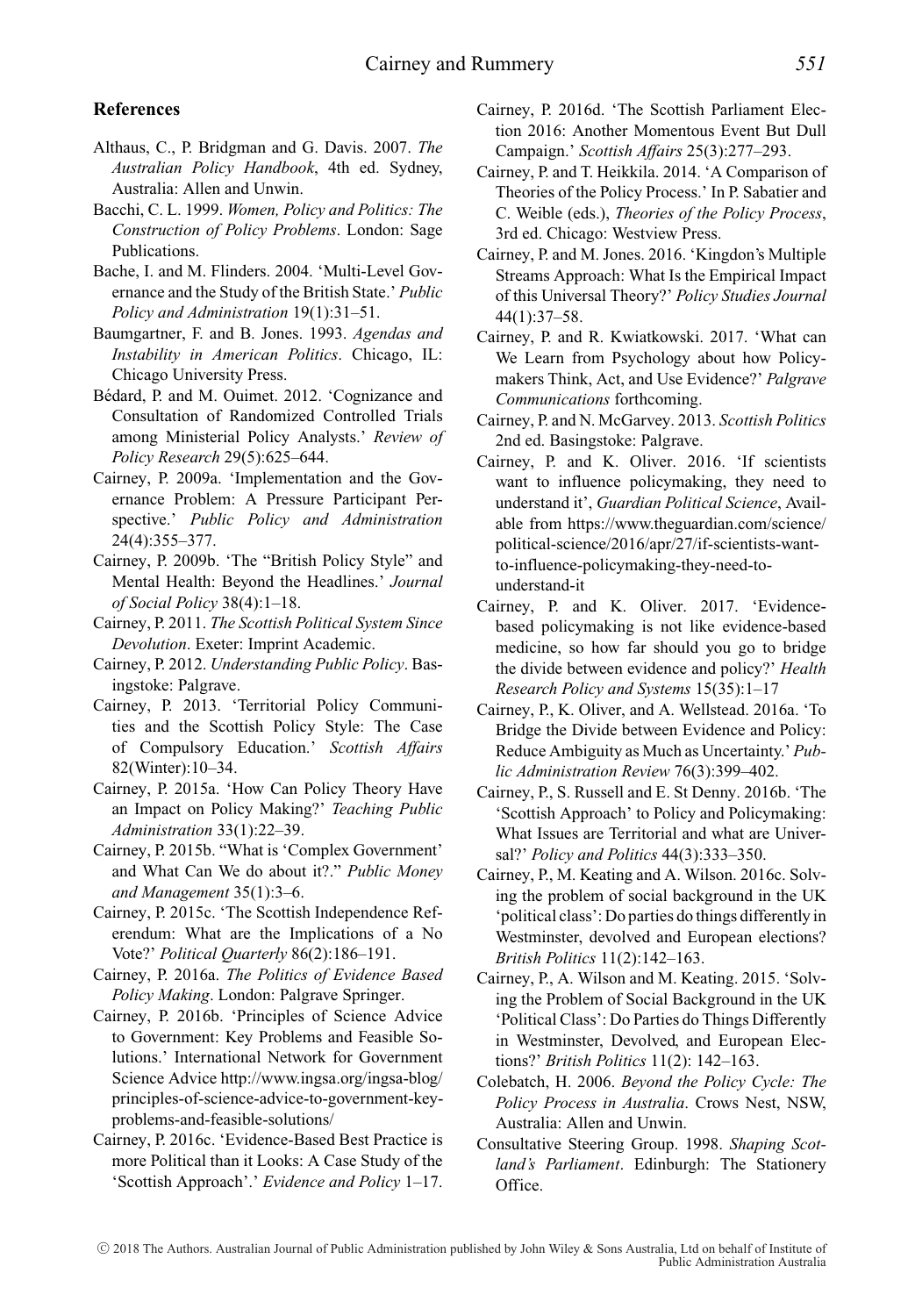- Dearing, J. W. and E. M. Rogers. 1996. *Agenda Setting*. London: Sage.
- Douglas, H. 2009. *Science, Policy, and the Value-Free Ideal*. Pittsburgh: University of Pittsburgh Press.
- Elliott, H., and J. Popay. 2000. 'How are Policy Makers Using Evidence? Models of Research Utilisation and Local NHS Policy Making.' *Journal of Epidemiology and Community Health* 54(6):461– 468.
- Elvidge, J. 2011. *Northern Exposure: Lessons from the First Twelve Years of Devolved Government in Scotland*. London: Institute for Government. Available from [http://www instituteforgov](http://wwwinstituteforgovernmentorguk/sites/default/files/publications/Northern%20Exposurepdf)[ernment org uk/sites/default/files/publications/](http://wwwinstituteforgovernmentorguk/sites/default/files/publications/Northern%20Exposurepdf) [Northern%20Exposure pdf](http://wwwinstituteforgovernmentorguk/sites/default/files/publications/Northern%20Exposurepdf) [Accessed 27 February 2017].
- Haalsa, B. 1998. 'A Strategic Partnership for Women's Policies in Norway.' In G. Nijeholt, V. Vargas, and S. Wieringa (eds.), *Women's Movements and Public Policy in Europe, Latin America, and the Caribbean*, (pp. 167–189). New York: Garland.
- Haavio-Mannila, E. 1979. 'How Women become Political Actors: Female Candidates in Finnish Elections.' *Scandinavian Political Studies* 2(4):351– 372.
- Haidt, J. 2001. 'The Emotional Dog and its Rational Tail: A Social Intuitionist Approach to Moral Judgment.' *Psychological Review* 108(4):814– 834.
- Holli, A. M. 2008. 'Feminist Triangles: A Conceptual Analysis.' *Representation* 44(2):169–185.
- Hooghe, L. and G. Marks 2003. 'Unraveling the Central State, but How? Types of Multi-Level Governance.' *American Political Science Review* 97(2):233–243.
- Housden, P. 2014. 'This is us: A Perspective on Public Services in Scotland', *Public Policy and Administration* 29(1):64–74.
- Jasanoff, S. 2008. 'Speaking Honestly to Power.' *American Scientist* 6(3):240.
- Jones, M., E. Shanahan and M. McBeth (eds.). 2014. *The Science of Stories: Applications of the Narrative Policy Framework in Public Policy Analysis* . New York: Palgrave Macmillan.
- Jordan, G. 1981. 'Iron Triangles, Woolly Corporatism and Elastic Nets: Images of the Policy Process.' *Journal of Public Policy* 1(1):95– 123.
- Jordan, G. and P. Cairney. 2013. 'What is the 'Dominant Model' of British Policy Making? Comparing Majoritarian and Policy Community Ideas.' *British Politics* 8(3):233–259.
- Kahneman, D. 2012. *Thinking Fast and Slow*, UK edition. London: Penguin.
- Keating, M., P. Cairney and E. Hepburn 2009. "Territorial Policy Communities and Devolution in the United Kingdom." *Cambridge Journal of Regions, Economy and Society* 2(1):51–66.
- Keating, M. 2010. *The Government of Scotland*. Edinburgh: Edinburgh University Press.
- Kingdon, J. 1984; 1995. *Agendas, Alternatives and Public Policies*, 1st and 2nd eds. New York: Harper Collins.
- Lewis, P. 2013. 'Policy Thinking, Fast and Slow: A Social Intuitionist Perspective on Public Policy Processes.' American Political Science Association 2013 Annual Meeting Available at SSRN. Available from [http://ssrn.com/](http://ssrn.com/abstract=2300479) abstract=[2300479](http://ssrn.com/abstract=2300479) [Accessed 27 February 2017].
- Lomas, J. and A. Brown. 2009. 'Research and Advice Giving: A Functional View of Evidence-Informed Policy Advice in a Canadian Ministry of Health.' *Milbank Quarterly* 87(4):903–926.
- Lombardo, E. 2008. 'Gender Inequality in Politics.' *International Feminist Journal of Politics* 10(1):78–96.
- Lovenduski, J. 2005. *Feminizing Politics*. London: Polity.
- McBride, D. E., A. G. Mazur and J. Lovenduski. 2010. *The Politics of State Feminism: Innovation in Comparative Research*. Phildadelphia, PA: Temple University Press.
- McGarvey, N. and P. Cairney. 2008. *Scottish Politics*. Basingstoke: Palgrave.
- McKay, A. and M. Gillespie. 2005. 'Women, Inequalities and Social Policy.' In G. Mooney and G. Scott (eds.), *Exploring Social Policy in the 'New' Scotland*. Bristol: Policy Press.
- Newman, J. 2012. *Working the Spaces of Power*. London: Bloomsbury.
- Michael, Keating, Paul, Cairney and Eve, Hepburn (2009). Territorial Policy Communities and Devolution in the United Kingdom., Cambridge. *Journal of Regions, Economy and Society* 2(1):51–66.
- Oliver, K., S. Innvar, T. Lorenc, J. Woodman and J. Thomas. 2014a. 'A Systematic Review of Barriers to and Facilitators of the Use of Evidence by Policymakers.' *BMC Health Services Research* 14(1):2. Available from [http://www.](http://www.biomedcentral.com/1472-6963/14/2) [biomedcentral.com/1472-6963/14/2](http://www.biomedcentral.com/1472-6963/14/2) [Accessed 27 February 2017].
- Oliver, K., T. Lorenc, and S. Innvær. 2014b. 'New Directions in Evidence-based Policy Research: A Critical Analysis of the Literature.' *Health Research Policy and Systems* 12:34. Available from